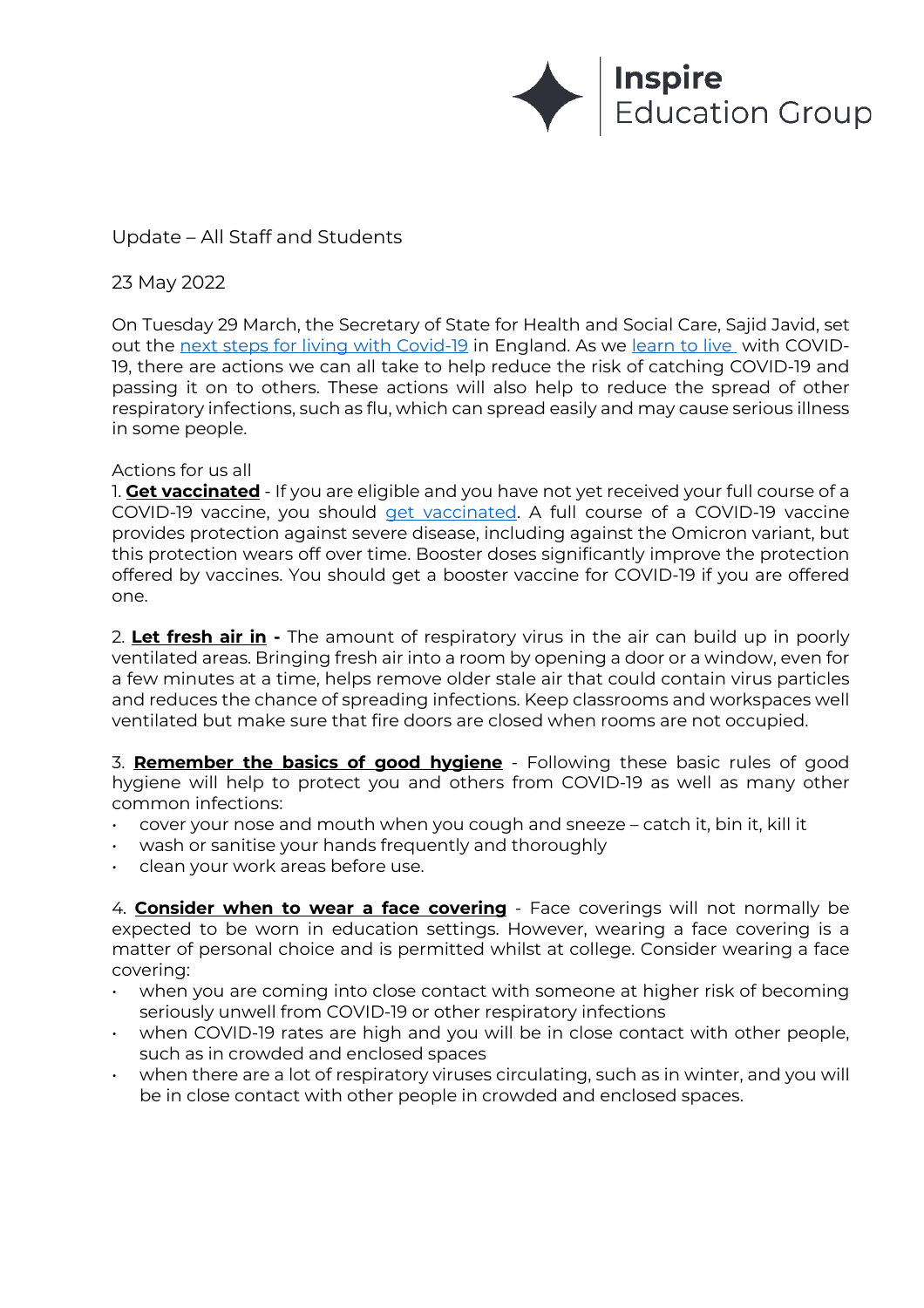## **Guidance for people with symptoms of respiratory infections, including COVID-19**

The symptoms of COVID-19 and other respiratory illness are very similar. It is not possible to tell if you have COVID-19, flu or another respiratory infection based on symptoms alone. Symptoms of COVID-19, flu and common respiratory infections include:

- continuous cough
- high temperature, fever or chills
- loss of, or change in, your normal sense of taste or smell
- shortness of breath
- unexplained tiredness, lack of energy
- muscle aches or pains that are not due to exercise
- not wanting to eat or not feeling hungry
- headache that is unusual or longer lasting than usual
- sore throat, stuffy or runny nose
- diarrhoea, feeling sick or being sick

In some cases, you might continue to have a cough or feel tired after your other symptoms have improved, but this does not mean that you are still infectious.

### **Guidance for staff and students aged 19 and over**

Free PCR and LFD tests are no longer available for most people, so you are unlikely to know whether you have COVID-19. If you have symptoms of a respiratory infection and you do not feel well enough to work or you have a high temperature then stay at home and avoid contact with other people, until you no longer have a high temperature (if you had one) or until you no longer feel unwell. For staff who have a high temperature or milder symptoms and feel well enough to work, then talk to your line manager about working from home (WFH). If you are unable to WFH, talk to your manager about options available to you. If you come to work with mild symptoms the following actions will reduce the chance of passing on your infection to others:

- wearing a well-fitting face covering made with multiple layers or a surgical face mask
- avoiding crowded places such as public transport, large gatherings, or anywhere that is poorly ventilated
- remembering the basics of good hygiene.

If you have a positive COVID-19 test result, because you have been tested for a specific reason, you must stay at home and avoid contact with other people for 5 days after the day you took your test. The severity of your symptoms will determine whether you feel able to work/study from home or whether you are too ill to work/study from home. If you are unable to work/study from home then your absence will be logged as per our usual and normal processes. Staff absence as a result of a positive COVID-19 test or symptoms will now be recorded in the same way as any other sickness absence and will be on your sickness record. This will apply to all COVID-19 related sickness absence commencing 1 June 2022 onwards whether this is confirmed through a positive test result or as a result of an individual displaying symptoms.

#### **Guidance for students under 19**

Children and young people who are unwell and have a high temperature should stay at home and avoid contact with other people, where they can. They can come back to college when they no longer have a high temperature, and they are well enough to attend. Children and young people with mild symptoms such as a runny nose, sore throat, or slight cough, who are otherwise well, can continue to attend college. Children